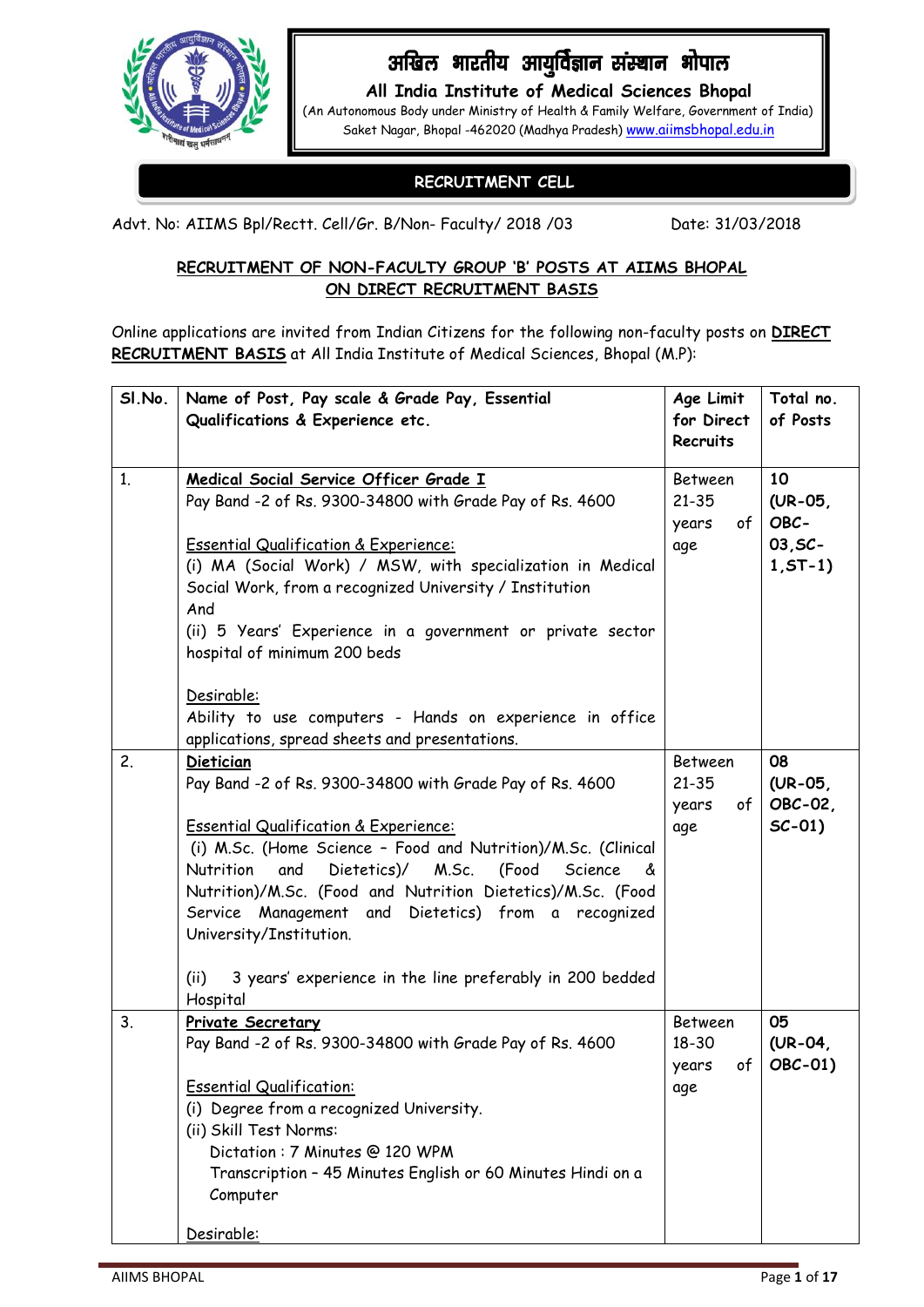|    | (i) Diploma/ Certificate in Secretarial Practice from a          |                |         |
|----|------------------------------------------------------------------|----------------|---------|
|    | recognized Institute.                                            |                |         |
|    | (ii) Excellent command over Hindi and English (Written and       |                |         |
|    | spoken)                                                          |                |         |
|    | (iii) Ability to use computers                                   |                |         |
|    | (iv) Diploma in Secretarial Practice or equivalent.              |                |         |
| 4. | Psychiatric Social Worker                                        | Between        | 03 (UR) |
|    | Pay Band -2 of Rs. 9300-34800 with Grade Pay of Rs. 4600         | $18 - 35$      |         |
|    |                                                                  | of<br>years    |         |
|    | <b>Essential Qualification &amp; Experience:</b>                 | age            |         |
|    | (i) M.A. or M.Sc. degree in Psychology/ Psychiatric Social Work  |                |         |
|    | from a recognized Institute / University                         |                |         |
|    | (ii) Five years working experience in Vocational Guidance and    |                |         |
|    | counseling in Psychiatric Centre                                 |                |         |
|    |                                                                  |                |         |
|    | Desirable:                                                       |                |         |
|    | (i) Specialization in Social Psychology                          |                |         |
| 5. | <b>Medico Social Worker</b>                                      | Between        | 03 (UR) |
|    | Pay Band -2 of Rs. 9300-34800 with Grade Pay of Rs. 4600         | 18-35          |         |
|    |                                                                  | of<br>years    |         |
|    | <b>Essential Qualification &amp; Experience:</b>                 | age            |         |
|    | (i) MA (Social Work)/ MSW, with specialization in Medical        |                |         |
|    | Social Work, from a recognized University/ Institution           |                |         |
|    |                                                                  |                |         |
|    | (ii) 5 Years' Experience in a government or private sector       |                |         |
|    | hospital of minimum 500 beds in line with welfare or Health      |                |         |
|    | Agency, preferably dealing with Medical / Public Health Service. |                |         |
|    | Desirable:                                                       |                |         |
|    |                                                                  |                |         |
|    | Ability to use computers - Hands on experience in office         |                |         |
|    | applications, spread sheets and presentations.                   |                |         |
| 6. | <b>Assistant Administrative Officer</b>                          | Between        | 02 (UR) |
|    | Pay Band -2 of Rs. 9300-34800 with Grade Pay of Rs. 4600         | $21 - 30$      |         |
|    |                                                                  | of<br>years    |         |
|    | <b>Essential Qualification:</b>                                  | age            |         |
|    | Degree from recognized University or its equivalent              |                |         |
|    | Desirable:                                                       |                |         |
|    |                                                                  |                |         |
|    | (i) MBA/PG diploma in management from recognised Institutes.     |                |         |
|    | (ii) Knowledge of Government Rules and Regulations.              |                |         |
|    | (iii) Proficiency in Computers.                                  |                |         |
| 7. | Programmer (Data Processing Assistant)                           | <b>Between</b> | 02 (UR) |
|    | Pay Band -2 of Rs. 9300-34800 with Grade Pay of Rs. 4600         | 18-30          |         |
|    |                                                                  | of<br>years    |         |
|    | <b>Essential Qualification:</b>                                  | age            |         |
|    | BE/B.Tech (Comp. Sc./Comp.Engg.)                                 |                |         |
|    | <b>OR</b>                                                        |                |         |
|    | Post Graduation in Computer Application from a recognized        |                |         |
|    | University or Institution.                                       |                |         |
|    |                                                                  |                |         |
|    |                                                                  |                |         |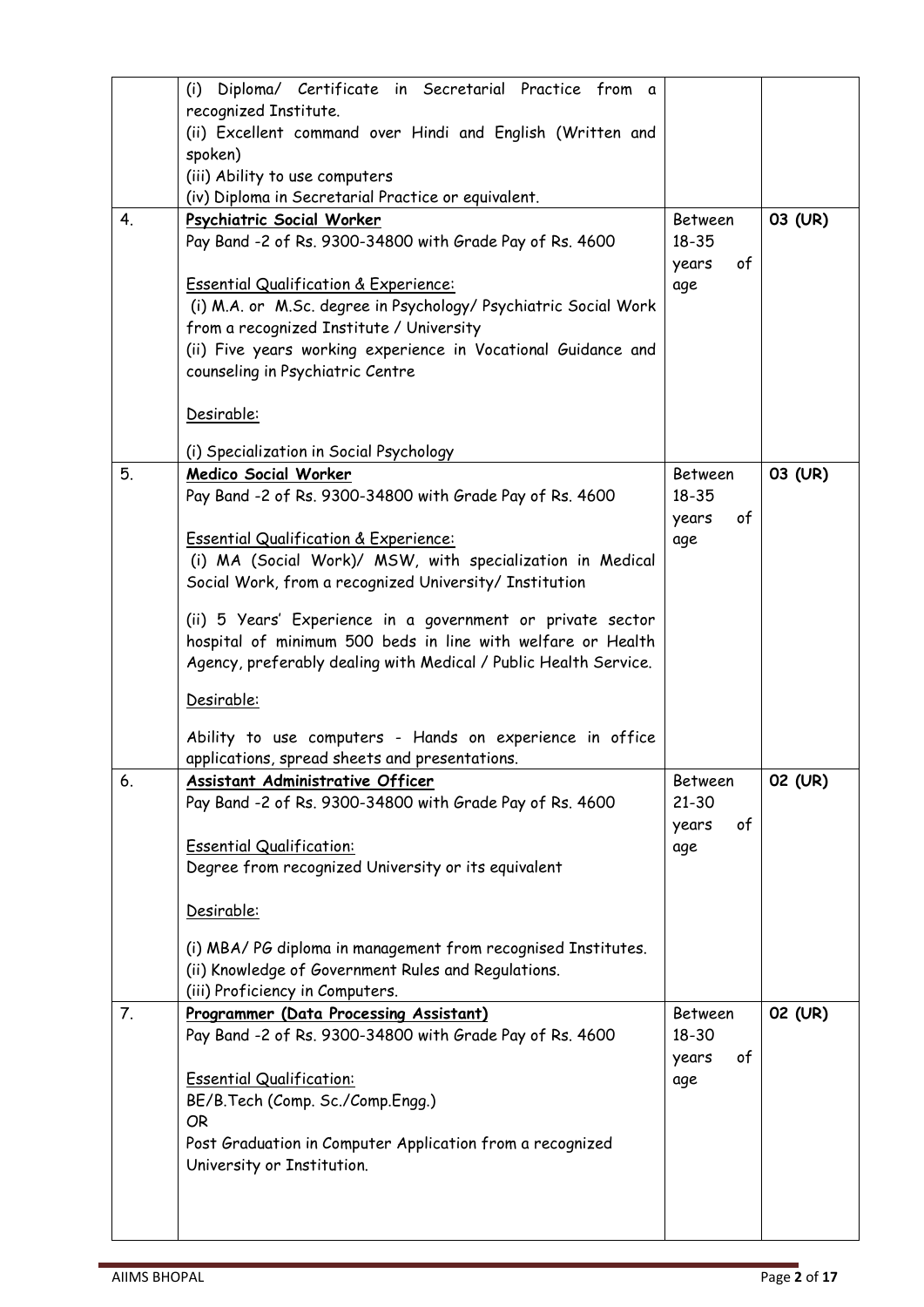| 8.  | Chief Cashier                                                                                                               | Between        | 01 (UR) |
|-----|-----------------------------------------------------------------------------------------------------------------------------|----------------|---------|
|     | Pay Band -2 of Rs. 9300-34800 with Grade Pay of Rs. 4600                                                                    | $21 - 35$      |         |
|     |                                                                                                                             | of<br>years    |         |
|     | <b>Essential Qualification &amp; Experience:</b>                                                                            | age            |         |
|     | (i) Graduate in Commerce.                                                                                                   |                |         |
|     | (ii) Possessing five years' Experience of handling cash and                                                                 |                |         |
|     | accounts work in Government Organization.                                                                                   |                |         |
| 9.  | Maternity and Child Welfare Officer                                                                                         | <b>Between</b> | 01 (UR) |
|     | Pay Band -2 of Rs. 9300-34800 with Grade Pay of Rs. 4600                                                                    | $21 - 35$      |         |
|     |                                                                                                                             | of<br>years    |         |
|     | <b>Essential Qualification:</b>                                                                                             | age            |         |
|     | Degree or Diploma in General Nursing and Midwifery or                                                                       |                |         |
|     | equivalent from a recognized University/Institution                                                                         |                |         |
|     | <b>Essential Experience in family welfare programme:</b>                                                                    |                |         |
|     | 1 year for degree holders                                                                                                   |                |         |
|     | 2 years for Diploma holders                                                                                                 |                |         |
| 10. | <b>Bio Medical Engineer</b>                                                                                                 | Between        | 01 (UR) |
|     | Pay Band -2 of Rs. 9300-34800 with Grade Pay of Rs. 4600                                                                    | $21 - 35$      |         |
|     |                                                                                                                             | of<br>years    |         |
|     | <b>Essential Qualification &amp; Experience:</b>                                                                            | age            |         |
|     | B.E./B. Tech in Bio Medical Engineering from a recognized                                                                   |                |         |
|     | Institution/University.                                                                                                     |                |         |
|     | <b>OR</b>                                                                                                                   |                |         |
|     | Diploma Bio Medical Engineering from a recognized Institution                                                               |                |         |
|     | with 2 years experience in relevant field.                                                                                  |                |         |
|     |                                                                                                                             |                |         |
|     |                                                                                                                             |                |         |
|     |                                                                                                                             |                |         |
| 11. | PACS Administrator                                                                                                          | Between        | 01 (UR) |
|     | Pay Band -2 of Rs. 9300-34800 with Grade Pay of Rs. 4600                                                                    | $21 - 35$      |         |
|     |                                                                                                                             | of<br>years    |         |
|     | <b>Essential Qualification &amp; Experience:</b>                                                                            | age            |         |
|     | BE/B. Tech/MCA + 2 years' experience in Medical IT systems/                                                                 |                |         |
|     | PACS                                                                                                                        |                |         |
| 12. | <b>Vocation Counsellor</b>                                                                                                  | <b>Between</b> | 01 (UR) |
|     | Pay Band -2 of Rs. 9300-34800 with Grade Pay of Rs. 4600                                                                    | $21 - 35$      |         |
|     |                                                                                                                             | years<br>of    |         |
|     | <b>Essential Qualification &amp; Experience:</b>                                                                            | age            |         |
|     | (i) Post Graduate Degree in Psychology from a recognized                                                                    |                |         |
|     | Institution / University.                                                                                                   |                |         |
|     | (ii) Post Graduate Diploma in Rehabilitation Psychology /                                                                   |                |         |
|     | Vocational Counselling / Vocational Guidance and Training /<br>Vocational Rehabilitation from a recognized Institution /    |                |         |
|     | University.                                                                                                                 |                |         |
|     | (iii) 3 years' experience in the Rehabilitation of the                                                                      |                |         |
|     | Orthopedically Handicapped in a recognized Institution /                                                                    |                |         |
|     | Hospital.                                                                                                                   |                |         |
| 13. | Senior Hindi Officer                                                                                                        | Between        | 01 (UR) |
|     | Pay Band -2 of Rs. 9300-34800 with Grade Pay of Rs. 4600                                                                    | $21 - 35$      |         |
|     |                                                                                                                             | of<br>years    |         |
|     | <b>Essential Qualification &amp; Experience:</b>                                                                            | age            |         |
|     | Master's Degree of a recognized University in Hindi with<br>English as a compulsory or elective subject or as the medium of |                |         |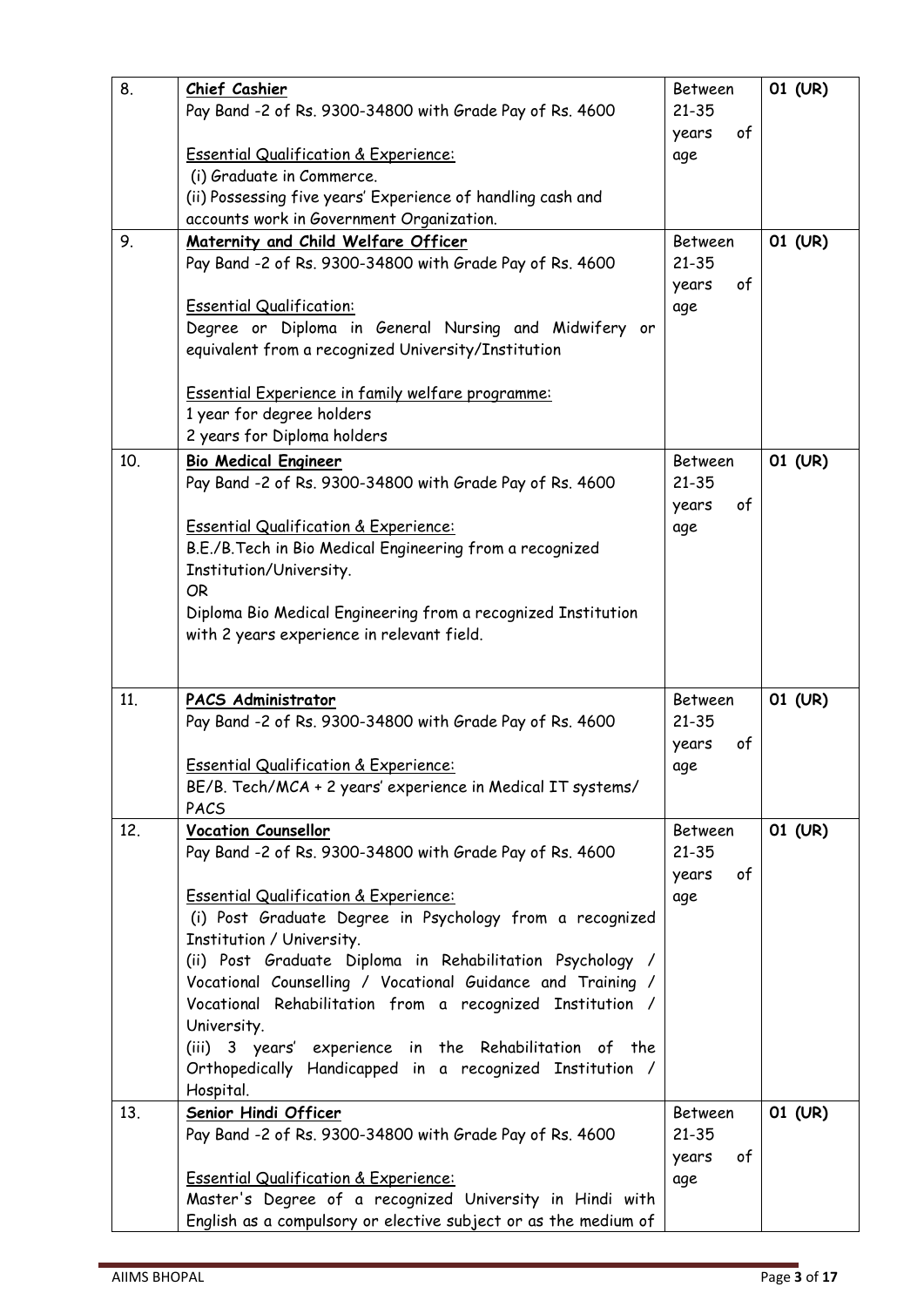|     | examination at the Degree Level.<br><b>OR</b><br>Master's Degree of a recognized University in English with<br>Hindi as a compulsory or elective subject or as the medium of<br>examination at the Degree Level.<br><b>OR</b><br>Master's Degree of a recognized University in any subject other<br>than Hindi or English with Hindi medium and English as a<br>compulsory or elective subject or as the medium of an<br>examination at the Degree Level;<br><b>OR</b><br>Master's Degree of a recognized University in any subject other<br>than Hindi or English with English medium and Hindi as a<br>compulsory or elective subject or as the medium of a<br>examination at the Degree Level;<br><b>OR</b><br>Master's Degree of a recognized University in any subject other<br>than Hindi or English with Hindi and English as compulsory or |                                               |         |
|-----|----------------------------------------------------------------------------------------------------------------------------------------------------------------------------------------------------------------------------------------------------------------------------------------------------------------------------------------------------------------------------------------------------------------------------------------------------------------------------------------------------------------------------------------------------------------------------------------------------------------------------------------------------------------------------------------------------------------------------------------------------------------------------------------------------------------------------------------------------|-----------------------------------------------|---------|
|     | elective subjects or either of the two as a medium of<br>examination and the other as a compulsory or elective subject at<br>Degree Level;<br><b>AND</b>                                                                                                                                                                                                                                                                                                                                                                                                                                                                                                                                                                                                                                                                                           |                                               |         |
|     | Recognized Diploma or Certificate Course in Translation from<br>Hindi to English & vice versa or two years' experience of<br>Translation Work from Hindi to English and vice versa in Central<br>or State Government Office including Government of India<br>Undertaking.                                                                                                                                                                                                                                                                                                                                                                                                                                                                                                                                                                          |                                               |         |
| 14. | <b>Assistant Stores Officer</b><br>Pay Band -2 of Rs. 9300-34800 with Grade Pay of Rs. 4600<br><b>Essential Qualification &amp; Experience:</b><br>(i) Degree from a recognized University/ Institution;<br>(ii) Post-graduate Degree/Diploma in Material Management from<br>a recognized University/Institution;                                                                                                                                                                                                                                                                                                                                                                                                                                                                                                                                  | Between<br>$18 - 35$<br>of<br>years<br>age    | 02 (UR) |
|     | <b>OR</b><br>(iii) Bachelor's Degree in Material Management from a<br>recognized University/Institution and 3 years' experience in<br>Store handling (preferably Medical Stores).                                                                                                                                                                                                                                                                                                                                                                                                                                                                                                                                                                                                                                                                  |                                               |         |
| 15. | <b>Assistant Engineer (Civil)</b><br>Pay Band -2 of Rs. 9300-34800 with Grade Pay of Rs. 4600<br><b>Essential Qualification &amp; Experience:</b><br>Graduate<br>Civil<br>Engineering from<br>in<br>recognized<br>$\alpha$<br>University/Institute with 5 years experience in design and<br>engineering of Civil Projects, preferably in a Hospital<br>Environment.                                                                                                                                                                                                                                                                                                                                                                                                                                                                                | Between<br>$18 - 35$<br>years<br>of<br>age    | 03 (UR) |
| 16. | <b>Assistant Engineer (Electrical)</b><br>Pay Band -2 of Rs. 9300-34800 with Grade Pay of Rs. 4600<br><b>Essential Qualification &amp; Experience:</b><br>Graduate in Electrical Engineering from a<br>recognized<br>University/Institute with 5 years experience in design and<br>engineering of Civil Projects preferably in a Hospital                                                                                                                                                                                                                                                                                                                                                                                                                                                                                                          | <b>Between</b><br>18-35<br>years<br>of<br>age | 01 (UR) |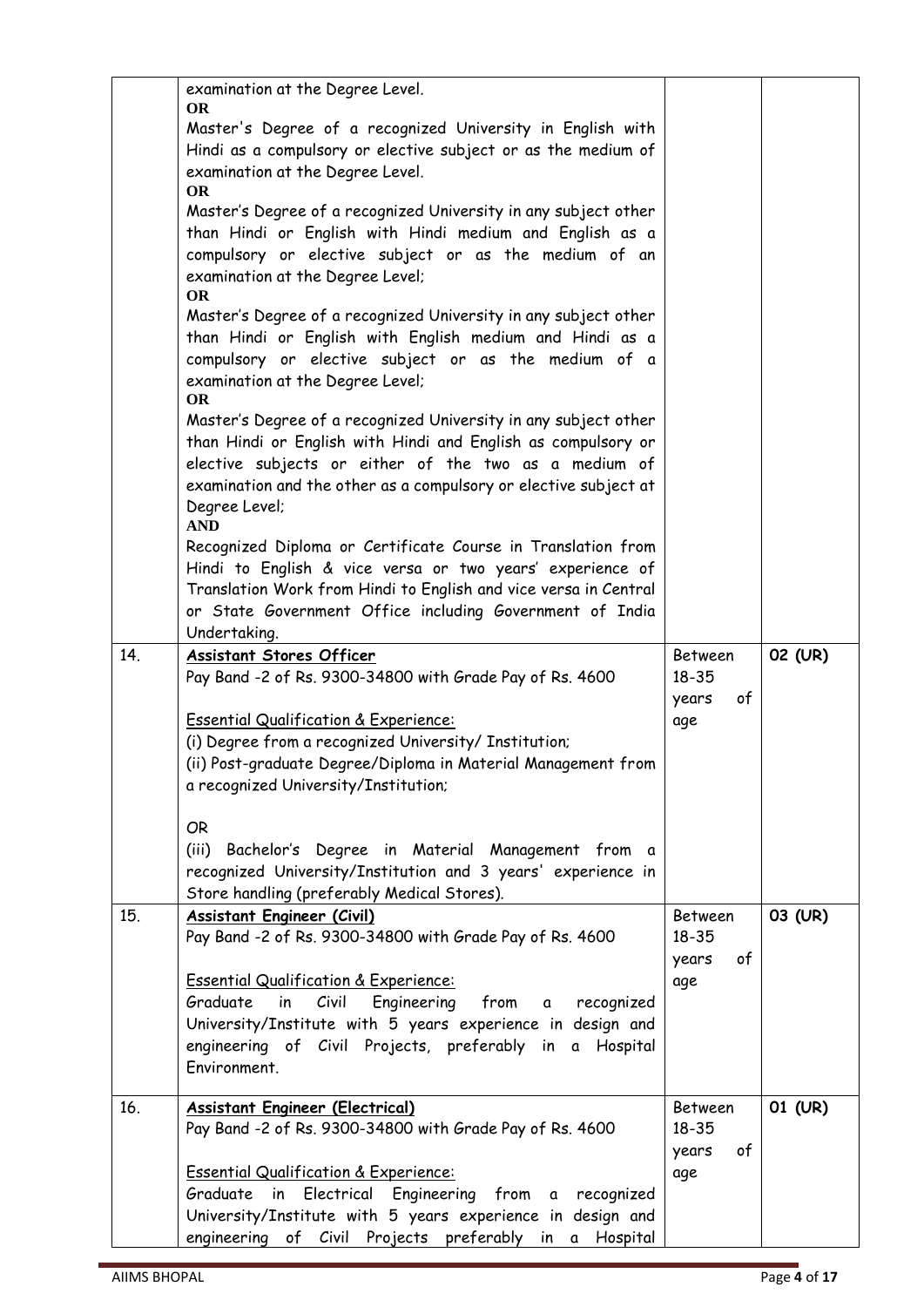|     | Environment.                                                                                                                                                                                                                                                                                                                                                                                                                                                                                                                                                                                             |                                                         |                                                  |
|-----|----------------------------------------------------------------------------------------------------------------------------------------------------------------------------------------------------------------------------------------------------------------------------------------------------------------------------------------------------------------------------------------------------------------------------------------------------------------------------------------------------------------------------------------------------------------------------------------------------------|---------------------------------------------------------|--------------------------------------------------|
| 17. | Assistant Engineer (Air Conditioning & Refrigeration)<br>Pay Band -2 of Rs. 9300-34800 with Grade Pay of Rs. 4600<br><b>Essential Qualification &amp; Experience:</b><br>Graduate in Mechanical / Electrical Engineering from a<br>recognized University/ Institute with 5 Years' experience in<br>repair and maintenance of large scale air conditioning and<br>refrigeration systems in a Hospital environment.                                                                                                                                                                                        | Between<br>$18 - 35$<br>of<br>years<br>age              | 01 (UR)                                          |
| 18. | Manager/ Supervisor/Gas Officer<br>Pay Band -2 of Rs. 9300-34800 with Grade Pay of Rs. 4600<br><b>Essential Qualification &amp; Experience:</b><br>Degree in Mechanical Engineering with 5 years working<br>experience with Manifold or its repairs in supervisory capacity<br>in a Medical Setup.<br><b>OR</b><br>Diploma in Mechanical Engineering with 7 years working<br>experience with Manifold or its repairs in supervisory capacity<br>in a Medical Setup.<br>Must be capable of carrying out work associated with the<br>Medical Gas Management distribution line, taps, cocks and<br>outlets. | Between<br>$30 - 40$<br>of<br>years<br>age              | 01 (UR)                                          |
| 19. | Office Assistant (NS)<br>Pay Band -2 of Rs. 9300-34800 with Grade Pay of Rs. 4200<br><b>Essential Qualification:</b><br>(i) Degree of recognized University or equivalent<br>(ii) Proficiency in computers.                                                                                                                                                                                                                                                                                                                                                                                              | Between<br>$21 - 30$<br>of <sub>1</sub><br>years<br>age | 25<br>$(UR-13)$<br>$SC-04$<br>$ST-01$<br>OBC-07) |
| 20. | <b>Store Keeper</b><br>Pay Band -2 of Rs. 9300-34800 with Grade Pay of Rs. 4200<br><b>Essential Qualification &amp; Experience:</b><br>(i) Degree from a recognized University/ Institution;<br>(ii) Post-graduate Degree/Diploma in Material Management from<br>a recognised University/Institution;<br><b>OR</b><br>(iii)<br>Bachelor's Degree in Material Management from a<br>recognized University/Institution and 3years' experience in<br>Store handling (preferably Medical Stores).                                                                                                             | Between<br>$18 - 35$<br>$of \sqrt{}$<br>years<br>age    | 14<br>(UR-07,<br>$SC-02$<br>$ST-01$ ,<br>OBC-04) |
| 21. | Radiographic Technician Grade-I<br>Pay Band -2 of Rs. 9300-34800 with Grade Pay of Rs. 4200<br><b>Essential Qualification &amp; Experience:</b><br>B.Sc. (Hons.) (3 years course) in Radiography from a recognized<br>University / Institution.<br><b>OR</b><br>Diploma in Radiography from a recognized Institution with 2<br>years' experience.<br>Desirable:<br>Ability to use Computers - Hands on experience in Office                                                                                                                                                                              | <b>Between</b><br>$21 - 35$<br>of<br>years<br>age       | 15<br>$(UR-08)$<br>$SC-02$<br>$ST-01$<br>OBC-04) |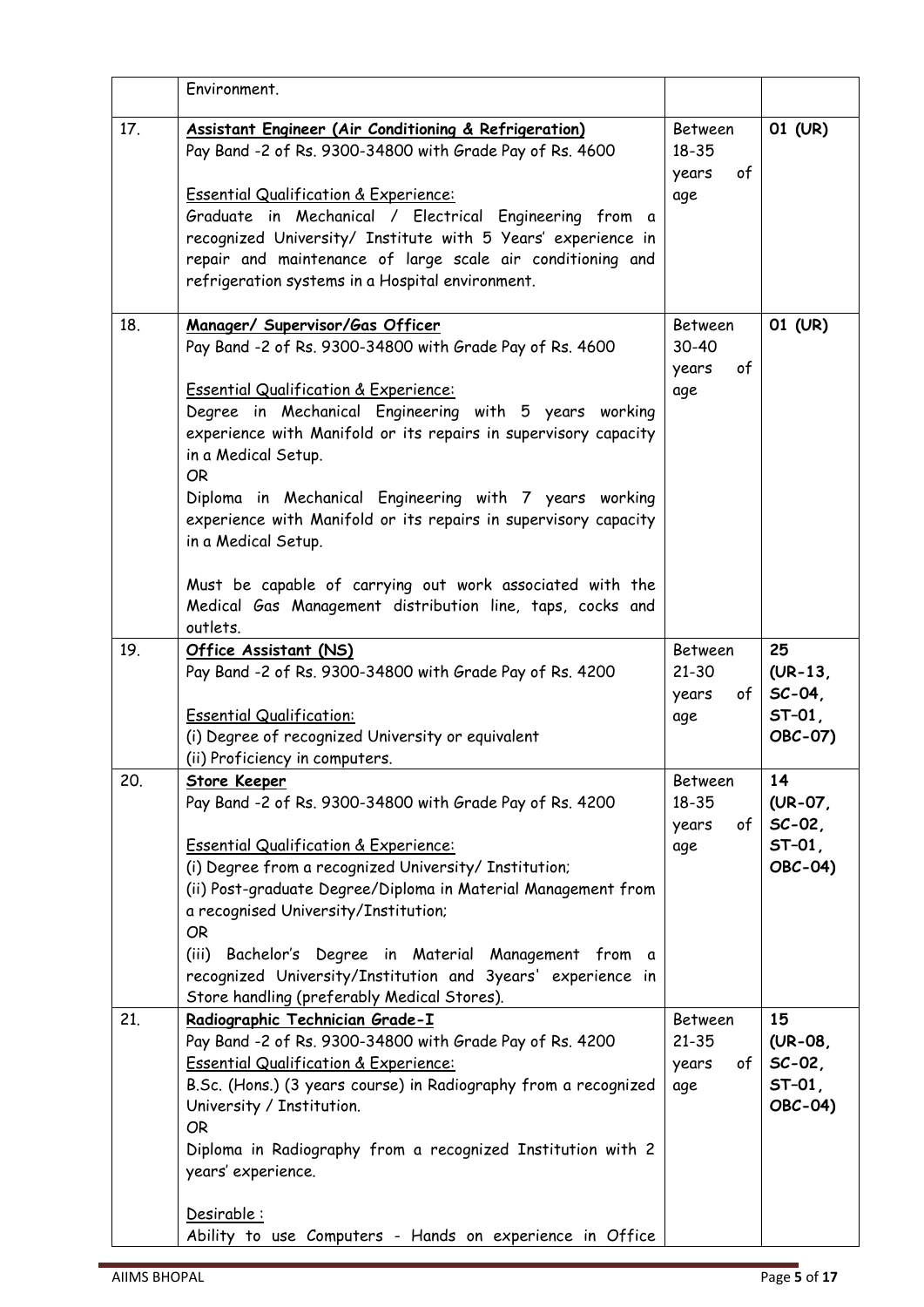|     | Applications, Spread-sheets and Presentations.                               |                  |               |
|-----|------------------------------------------------------------------------------|------------------|---------------|
| 22. | <b>Medical Record Officer</b>                                                | Between          | 04            |
|     | Pay Band -2 of Rs. 9300-34800 with Grade Pay of Rs. 4200                     | $21 - 35$        | $(UR-03)$     |
|     |                                                                              | years<br>of      | OBC-01)       |
|     | <b>Essential Qualification &amp; Experience:</b>                             | age              |               |
|     | (i) Bachelor's Degree preferable with Science from a recognized              |                  |               |
|     | University or Equivalent.                                                    |                  |               |
|     | (ii) Should have done one year course in Medical Record from                 |                  |               |
|     | recognized Institution.                                                      |                  |               |
|     | (iii) Not less than 5 years of experience in organizing and                  |                  |               |
|     | maintenance of Medical Records in a not less than 200 Bedded                 |                  |               |
|     | Medical Hospital / Institute.                                                |                  |               |
| 23. | <b>CSSD Technician</b>                                                       | <b>Between</b>   | 06            |
|     | Pay Band -2 of Rs. 9300-34800 with Grade Pay of Rs. 4200                     | $21 - 35$        | $(UR-05)$     |
|     |                                                                              | of<br>years      | $OBC - 01$    |
|     | <b>Essential Qualification &amp; Experience:</b>                             | age              |               |
|     | B. Sc. (Microbiology or Medical Technology) with 3 years'                    |                  |               |
|     | experience in CSSD in a 200 bedded Hospital.                                 |                  |               |
|     | OR.                                                                          |                  |               |
|     | Staff Nurse (A Grade Registration) with two years' experience                |                  |               |
|     | in CSSD in a 200 bedded Hospital.                                            |                  |               |
|     | OR.                                                                          |                  |               |
|     | Theatre Assistant Course with four years' experience in CSSD                 |                  |               |
|     | in a 200 bedded Hospital.                                                    |                  |               |
|     |                                                                              |                  |               |
| 24. | Junior Engineer (Civil)                                                      | Between<br>18-30 | 06<br>(UR-05, |
|     | Pay Band -2 of Rs. 9300-34800 with Grade Pay of Rs. 4200                     | of               | $OBC - 01$    |
|     | <b>Essential Qualification &amp; Experience:</b>                             | years            |               |
|     | Graduate<br>Civil<br>from<br>in<br>Engineering<br>recognized<br>a            | age              |               |
|     | University/Institute.                                                        |                  |               |
|     |                                                                              |                  |               |
|     | Desirable:                                                                   |                  |               |
|     | 2 Years' experience in design and engineering of Civil Projects              |                  |               |
|     | preferably in a Hospital Environment.                                        |                  |               |
|     | <b>OR</b>                                                                    |                  |               |
|     | Engineering<br>Civil<br>Diploma<br>from<br>recognized<br>in<br>$\mathfrak a$ |                  |               |
|     | University/Institute with 5 years' experience in design and                  |                  |               |
|     | engineering of Civil Projects, preferably in a Hospital                      |                  |               |
|     | Environment.                                                                 |                  |               |
| 25. | Personal Assistant                                                           | <b>Between</b>   | 06            |
|     | Pay Band -2 of Rs. 9300-34800 with Grade Pay of Rs. 4200                     | $21 - 30$        | (UR-05,       |
|     |                                                                              | of<br>years      | OBC-01)       |
|     | <b>Essential Qualification &amp; Experience:</b>                             | age              |               |
|     | (i) Degree from a recognized University.                                     |                  |               |
|     | (ii) Skill Test Norms:                                                       |                  |               |
|     | Dictation: 10 minutes @ 100 WPM.                                             |                  |               |
|     | Transcription: 40 minutes English or 55 minutes Hindi on a                   |                  |               |
|     | Computer.                                                                    |                  |               |
|     | Desirable:                                                                   |                  |               |
|     | Diploma/Certificate in Secretarial Practice from a recognized                |                  |               |
|     | Institute.                                                                   |                  |               |
|     | Excellent command over Hindi and English (written and spoken)                |                  |               |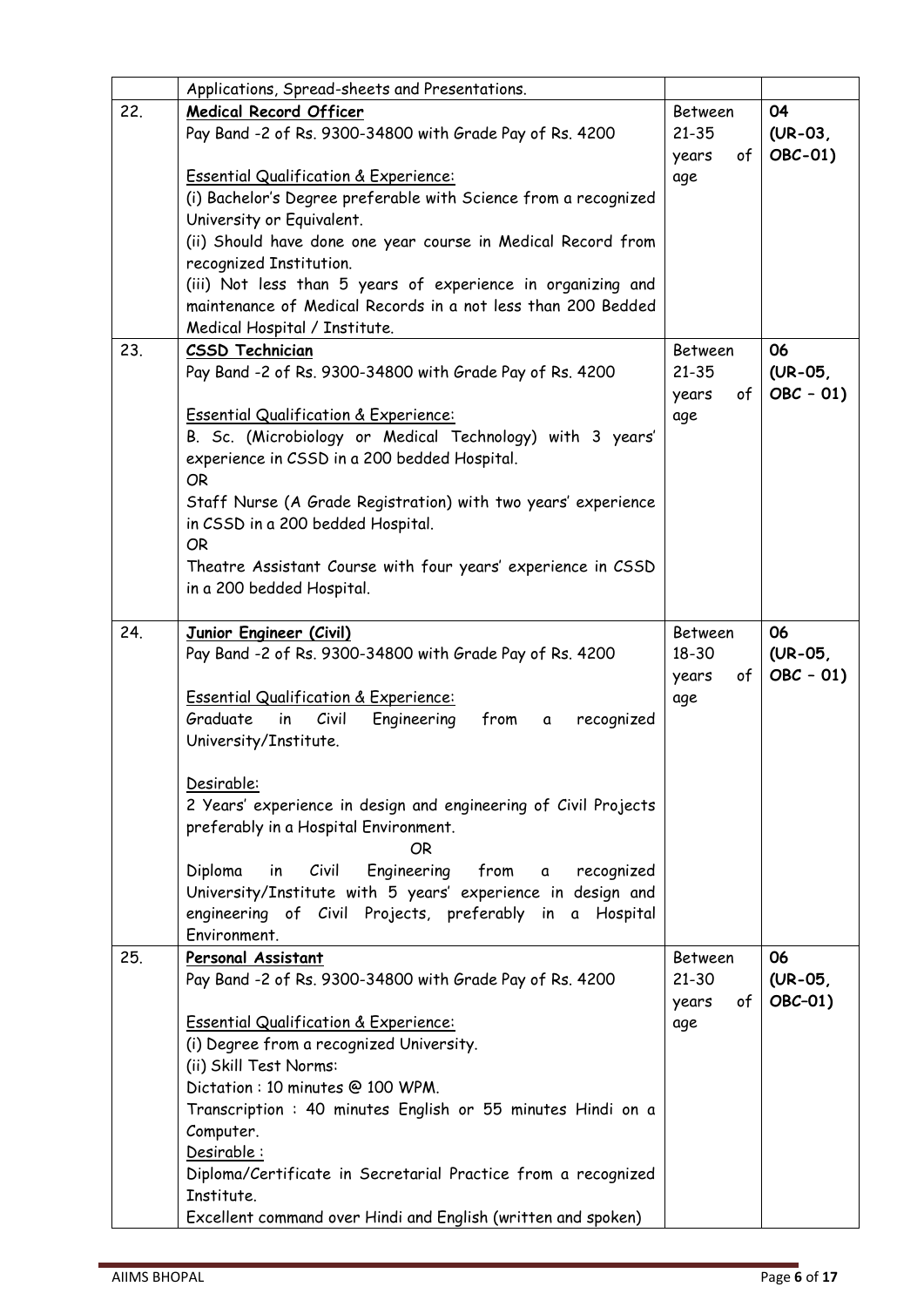| 26. | Warden (Hostel Warden)<br>Pay Band -2 of Rs. 9300-34800 with Grade Pay of Rs. 4200<br><b>Essential Qualification &amp; Experience:</b><br>(i) Graduate from recognized University / Institute.<br>(ii) Diploma / Certificate in House Keeping / Material<br>Management / Public Relations / Estate Management.<br>(iii) Possessing two years' Experience of handling Hostels in<br>Government/ reputed Organization.                                                                      | <b>Between</b><br>30-45<br>years<br>of<br>age     | 04<br>$(UR -$<br>OBC-<br>03 <sub>l</sub><br>01)<br>$\mathsf{Z}$<br>posts<br>reserved<br>for<br>the<br>women<br>candidates<br>for Ladies<br>Hostel] |
|-----|-------------------------------------------------------------------------------------------------------------------------------------------------------------------------------------------------------------------------------------------------------------------------------------------------------------------------------------------------------------------------------------------------------------------------------------------------------------------------------------------|---------------------------------------------------|----------------------------------------------------------------------------------------------------------------------------------------------------|
| 27. | Junior Accounts Officer (Accountant)<br>Pay Band -2 of Rs. 9300-34800 with Grade Pay of Rs. 4200<br><b>Essential Qualification &amp; Experience:</b><br>(i) Graduate in Commerce.<br>(ii) Possessing two years' experience of handling accounts work<br>in Government Organization.                                                                                                                                                                                                       | <b>Between</b><br>$21 - 30$<br>years<br>of<br>age | 04<br>$(UR-03)$<br>OBC-01)                                                                                                                         |
| 28. | Multi-Rehabilitation Worker (Physiotherapist)<br>Pay Band -2 of Rs. 9300-34800 with Grade Pay of Rs. 4200<br><b>Essential Qualification &amp; Experience:</b><br>Bachelor's Degree in Physiotherapy from a recognized Institute<br>/ University with 2 years experience.<br><b>OR</b><br>Diploma in Rehabilitation with 5 years experience.                                                                                                                                               | <b>Between</b><br>$21 - 30$<br>of<br>years<br>age | 04<br>$(UR-03)$<br>OBC-01)                                                                                                                         |
|     | Registered with the Physiotherapy Council.                                                                                                                                                                                                                                                                                                                                                                                                                                                |                                                   |                                                                                                                                                    |
| 29. | Technical Officer (Dental)/ Dental Technician<br>Pay Band -2 of Rs. 9300-34800 with Grade Pay of Rs. 4200<br><b>Essential Qualification:</b><br>(i) 10 + 2 with Science from a recognized University/ Board.<br>(ii) Diploma (minimum 2 years duration) from a recognized<br>Institution in Dental Hygiene; or Dental Mechanic; or Maxillo-<br>facial Prosthesis and Orthodontic appliances.<br>(iii) Registered as Dental Hygienist/Dental Mechanic with the<br>Dental Council of India. | <b>Between</b><br>21-30<br>of<br>years<br>age     | 04<br>$(UR-03)$<br>OBC-01)                                                                                                                         |
| 30  | Technical Officer Ophthalmology (Refractionist)<br>Pay Band -2 of Rs. 9300-34800 with Grade Pay of Rs. 4200<br><b>Essential Qualification:</b><br>B.Sc. in Ophthalmic Techniques or equivalent from a recognized<br>University / Institution.                                                                                                                                                                                                                                             | <b>Between</b><br>$21 - 30$<br>of<br>years<br>age | 04<br>$(UR-03)$<br>OBC-01)                                                                                                                         |
| 31. | Librarian Grade-III<br>Pay Band -2 of Rs. 9300-34800 with Grade Pay of Rs. 4200<br><b>Essential Qualification &amp; Experience:</b><br>i) Bachelor Degree in Library Science or Library and<br>Information Service from a recognized University/Institute.<br>OR                                                                                                                                                                                                                          | Between<br>$21 - 30$<br>of<br>years<br>age        | 04<br>$(UR-03)$<br>OBC-01)                                                                                                                         |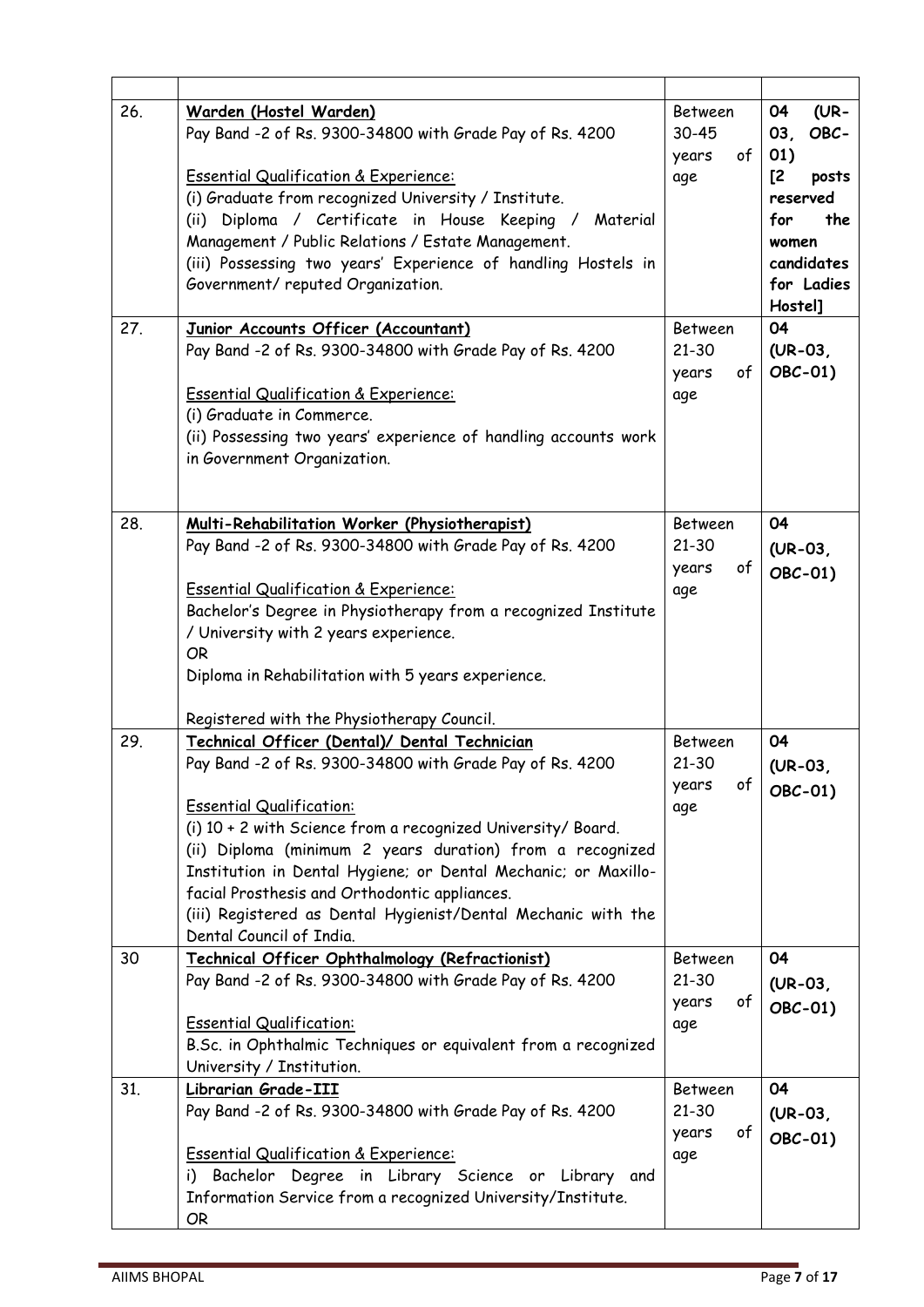|     | B.Sc. Degree or equivalent from a recognized University and<br>Bachelor Degree or Post Graduate Diploma or equivalent in<br>Library Science from a recognized University or Institute.<br><b>WITH</b><br>ii) 2 years' professional experience in a Library under<br>Central/State/Autonomous/Statutory<br>organization/PSU/University or recognized Research<br>and<br><b>Educational Institution.</b><br>iii) Ability to use Computers - Hands on experience in Office<br>Applications, Spread sheets and Presentations.<br>Desirable:<br>Diploma in Computer Application from a recognized University or<br>Institute.        |                                               |                            |
|-----|---------------------------------------------------------------------------------------------------------------------------------------------------------------------------------------------------------------------------------------------------------------------------------------------------------------------------------------------------------------------------------------------------------------------------------------------------------------------------------------------------------------------------------------------------------------------------------------------------------------------------------|-----------------------------------------------|----------------------------|
| 32. | Junior Engineer (Electrical)<br>Pay Band -2 of Rs. 9300-34800 with Grade Pay of Rs. 4200<br><b>Essential Qualification &amp; Experience:</b><br>Graduate in Electrical Engineering from a recognized<br>University/Institute.<br>Desirable:<br>2 years' experience in repair and maintenance of Electrical<br>Systems preferably in a Hospital Environment.<br>OR.<br>Engineering from a recognized<br>Electrical<br>Diploma<br>in<br>University/Institute With 5 years' experience in repair and<br>maintenance of Electrical Systems preferably in a Hospital<br>Environment.                                                 | Between<br>18-30<br>of<br>years<br>age        | 04<br>$(UR-03)$<br>OBC-01) |
| 33. | Junior Engineer (Air Conditioning & Refrigeration)<br>Pay Band -2 of Rs. 9300-34800 with Grade Pay of Rs. 4200<br><b>Essential Qualification &amp; Experience:</b><br>Graduate<br>Electrical/Mechanical<br>Engineering<br>in<br>from<br>a<br>recognized University/Institute.<br>Desirable:<br>2 years' experience in repair and maintenance of large scale Air<br>Conditioning and Refrigeration Systems.<br>ΟR<br>Diploma in Electrical/Mechanical Engineering from a recognized<br>University/Institute.<br>With 5 years' experience in repair and maintenance of large<br>scale Air Conditioning and Refrigeration Systems. | <b>Between</b><br>18-30<br>of<br>years<br>age | 04<br>$(UR-03)$<br>OBC-01) |
| 34. | Junior Hindi Translator<br>Pay Band -2 of Rs. 9300-34800 with Grade Pay of Rs. 4200<br><b>Essential Qualification &amp; Experience:</b><br>Master's Degree of a recognized University in Hindi with<br>English as a compulsory or elective subject or as the medium of<br>examination at the Degree Level.<br><b>OR</b><br>Master's Degree of a recognized University in English with                                                                                                                                                                                                                                           | Between<br>18-30<br>of<br>years<br>age        | 02 (UR)                    |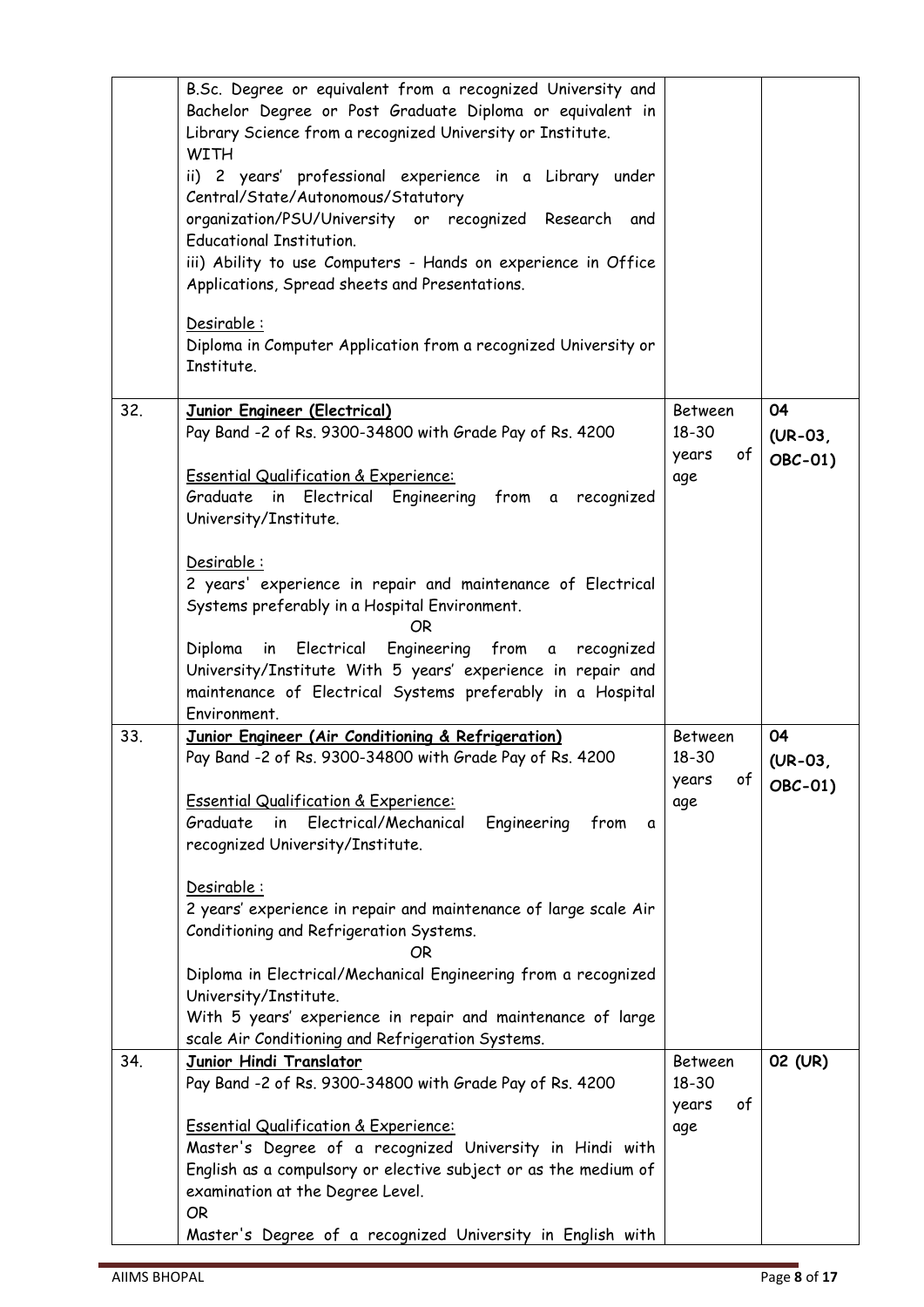|     | Hindi as a compulsory or elective subject or as the medium of<br>examination at the Degree Level.                                                                                                                                                                                       |                             |         |
|-----|-----------------------------------------------------------------------------------------------------------------------------------------------------------------------------------------------------------------------------------------------------------------------------------------|-----------------------------|---------|
|     | OR.                                                                                                                                                                                                                                                                                     |                             |         |
|     | Master's Degree of a recognized University in any subject other<br>than Hindi or English with Hindi medium and English as a<br>compulsory or elective subject or as the medium of an<br>examination at the Degree Level.<br><b>OR</b>                                                   |                             |         |
|     | Master's Degree of a recognized University in any subject other<br>than Hindi or English with English medium and Hindi as a<br>compulsory or elective subject or as the medium of an<br>examination at the Degree Level;<br><b>OR</b>                                                   |                             |         |
|     | Master's Degree of a recognized University in any subject other<br>than Hindi or English with Hindi and English as compulsory or<br>elective subjects or either of the two as a medium of<br>examination and the other as a compulsory or elective subject at<br>Degree Level;          |                             |         |
|     | <b>AND</b><br>Recognized Diploma or Certificate Course in Translation from<br>Hindi to English & vice versa or two years' experience of<br>Translation Work from Hindi to English and vice versa in Central<br>or State Government Office including Government of India<br>Undertaking. |                             |         |
| 35. |                                                                                                                                                                                                                                                                                         | Between                     |         |
|     | Radiotherapy Technician Grade-II<br>Pay Band -2 of Rs. 9300-34800 with Grade Pay of Rs. 4200                                                                                                                                                                                            | $21 - 35$<br>years<br>of    | 02 (UR) |
|     | <b>Essential Qualification &amp; Experience:</b>                                                                                                                                                                                                                                        | age                         |         |
|     | B.Sc. (Hons) (3 years course) in Radiotherapy/Radiology from a<br>recognized University / Institution.                                                                                                                                                                                  |                             |         |
|     | <b>OR</b><br>Diploma in Radiotherapy/Radiology from a recognized Institution<br>with 2 years' experience                                                                                                                                                                                |                             |         |
|     | Desirable:<br>Ability to use Computers - Hands on experience in Office<br>Applications, Spread-sheets and Presentations.                                                                                                                                                                |                             |         |
| 36. | Physiotherapist<br>Pay Band -2 of Rs. 9300-34800 with Grade Pay of Rs. 4200                                                                                                                                                                                                             | <b>Between</b><br>$21 - 30$ | 02 (UR) |
|     | <b>Essential Qualification &amp; Experience:</b><br>(i) 10 + 2 in Science (Physics, Chemistry and Biology) and;                                                                                                                                                                         | years<br>of<br>age          |         |
|     | (ii) Bachelor's Degree in Physiotherapy from a recognized<br>Institute / University.<br>(iii) 2 years experience.                                                                                                                                                                       |                             |         |
| 37. | Registered with the Physiotherapy Council.<br><b>Occupational Therapist</b>                                                                                                                                                                                                             | <b>Between</b><br>$21 - 30$ | 02 (UR) |
|     | Pay Band -2 of Rs. 9300-34800 with Grade Pay of Rs. 4200<br><b>Essential Qualification &amp; Experience:</b><br>(i) 10 +2 in Science (Physics, Chemistry and Biology) and;<br>(ii) Bachelor's Degree in Occupational Therapy from a                                                     | of<br>years<br>age          |         |
|     | recognized Institute / University.<br>(iii) 2 years experience.                                                                                                                                                                                                                         |                             |         |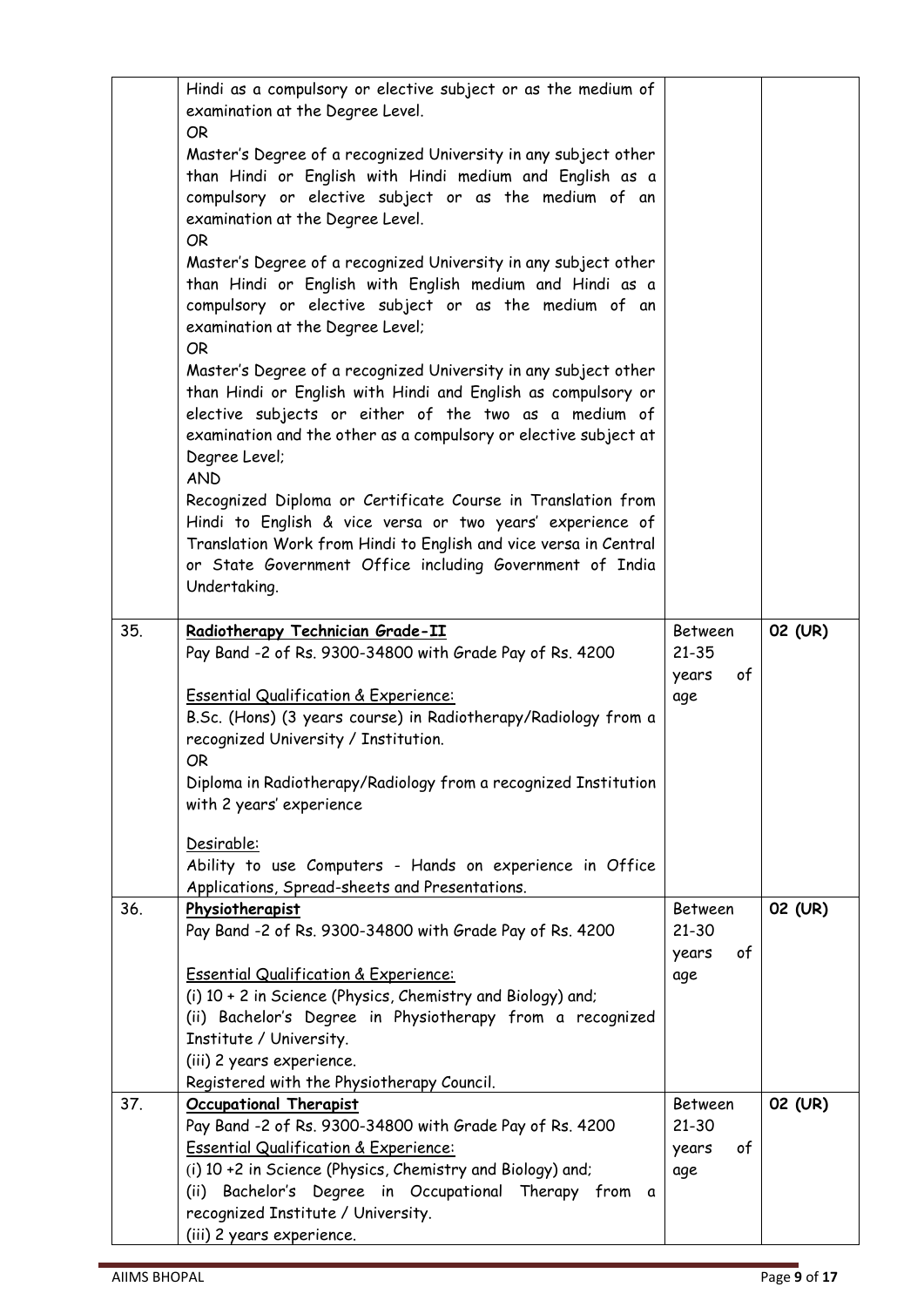|     | Registered with the Occupational Therapy Council.                           |                      |         |
|-----|-----------------------------------------------------------------------------|----------------------|---------|
| 38. | TB & Chest Diseases Health Assistant                                        | <b>Between</b>       | 02 (UR) |
|     | Pay Band -2 of Rs. 9300-34800 with Grade Pay of Rs. 4200                    | $21 - 30$            |         |
|     |                                                                             | years<br>of          |         |
|     | <b>Essential Qualification &amp; Experience:</b>                            | age                  |         |
|     | B.Sc. (Hons) Nursing from a recognized Institute / University.              |                      |         |
|     | <b>OR</b>                                                                   |                      |         |
|     | Diploma in Nursing with 2 years of relevant experience.                     |                      |         |
| 39. | Junior Reception Officer                                                    | <b>Between</b>       | 01 (UR) |
|     | Pay Band -2 of Rs. 9300-34800 with Grade Pay of Rs. 4200                    | $18 - 35$            |         |
|     |                                                                             | of<br>years          |         |
|     | <b>Essential Qualification:</b><br>(i) Degree from a recognized University. | age                  |         |
|     |                                                                             |                      |         |
|     | Desirable:                                                                  |                      |         |
|     | (i) Post-graduate Diploma in Journalism/Public Relations.                   |                      |         |
|     | in Public Relations/Publications/ Printing/<br>(ii)Experience               |                      |         |
|     | Publishing.                                                                 |                      |         |
|     | (iii) Exposure to working on Personal Computer.                             |                      |         |
| 40. | Speech Pathologist                                                          | <b>Between</b>       | 01 (UR) |
|     | Pay Band -2 of Rs. 9300-34800 with Grade Pay of Rs. 4200                    | $21 - 30$            |         |
|     |                                                                             | of<br>years          |         |
|     | <b>Essential Qualification:</b>                                             | age                  |         |
|     | BASLP (Bachelors in Audiology and Speech Language Pathology)                |                      |         |
|     | from RCI recognized Institute/University or equivalent.                     |                      |         |
|     |                                                                             |                      |         |
| 41. | Audiologist<br>Pay Band -2 of Rs. 9300-34800 with Grade Pay of Rs. 4200     | Between<br>$21 - 30$ | 01 (UR) |
|     |                                                                             | of<br>years          |         |
|     | <b>Essential Qualification:</b>                                             | age                  |         |
|     | BASLP (Bachelors in Audiology and Speech Language Pathology)                |                      |         |
|     | from RCI recognized Institute/University or equivalent.                     |                      |         |
|     |                                                                             |                      |         |
| 42. | Electro Cardiograph Technical Assistant                                     | Between              | 01 (UR) |
|     | Pay Band -2 of Rs. 9300-34800 with Grade Pay of Rs. 4200                    | $21 - 30$            |         |
|     |                                                                             | 0f<br>years          |         |
|     | <b>Essential Qualification &amp; Experience:</b>                            | age                  |         |
|     | Science with Certificate/Diploma Course<br>$10+2$<br>in l<br>$\mathsf{I}$   |                      |         |
|     | Echocardiography from recognized Institute and 2 years                      |                      |         |
|     | experience in the field.                                                    |                      |         |
| 43. | Health Educator (Social Psychologist)                                       | <b>Between</b>       | 01 (UR) |
|     | Pay Band -2 of Rs. 9300-34800 with Grade Pay of Rs. 4200                    | $21 - 35$            |         |
|     |                                                                             | 0f<br>years          |         |
|     | <b>Essential Qualification &amp; Experience:</b>                            | age                  |         |
|     | (i) M.A. / M.Sc. Degree in Psychology from a recognized                     |                      |         |
|     | Institute / University.                                                     |                      |         |
|     | (ii) Five years working experience with the Physically Challenged           |                      |         |
|     | in a Rehabilitation Centre.                                                 |                      |         |
|     | Desirable:                                                                  |                      |         |
|     | M.Phil. in Clinical Psychology.                                             |                      |         |
|     |                                                                             |                      |         |
|     |                                                                             |                      |         |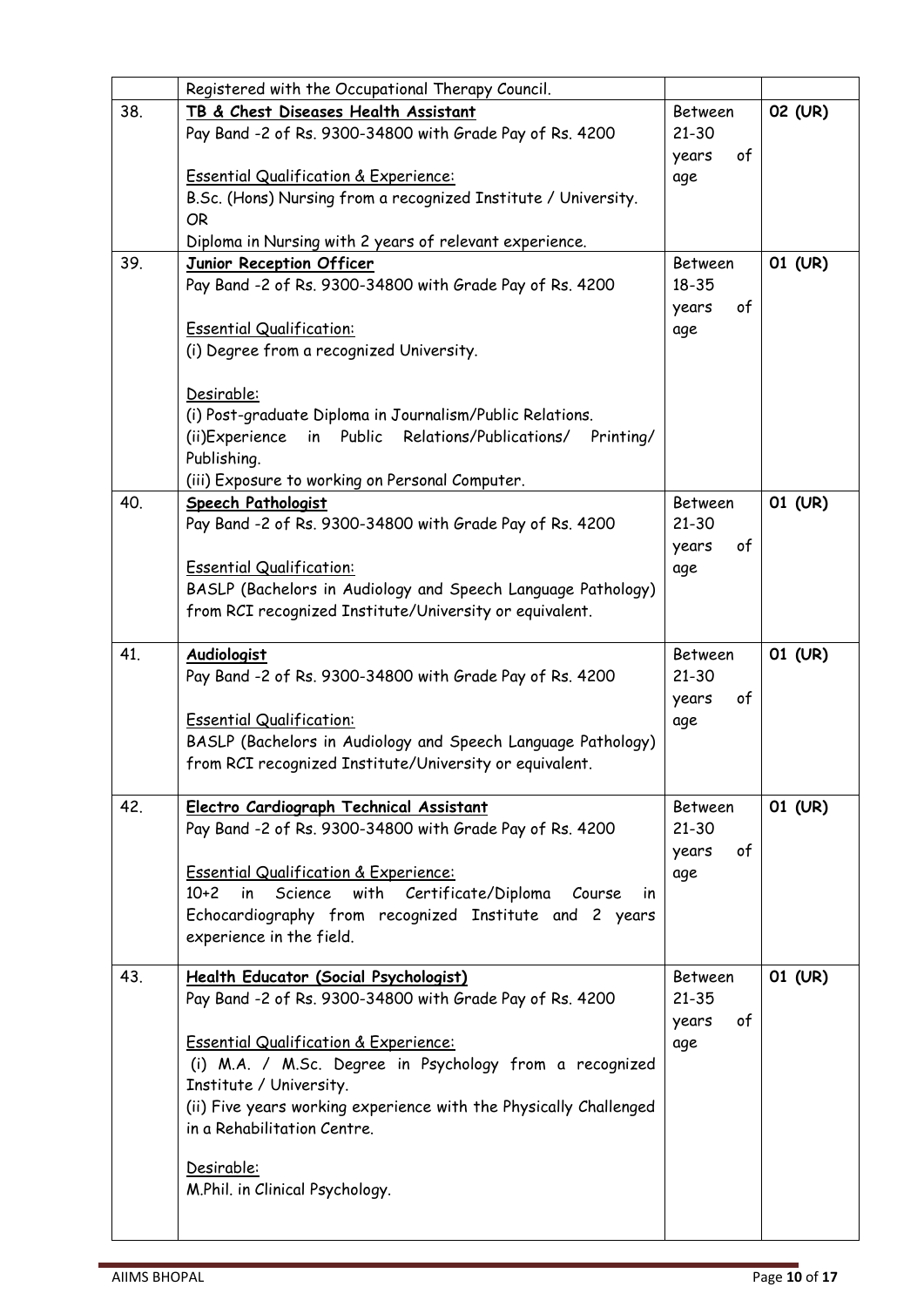| 44. | Technician Prosthetics & Orthotics                               | <b>Between</b> |    | 01 (UR) |
|-----|------------------------------------------------------------------|----------------|----|---------|
|     | Pay Band -2 of Rs. 9300-34800 with Grade Pay of Rs. 4200         | $21 - 30$      |    |         |
|     |                                                                  | years          | of |         |
|     | <b>Essential Qualification:</b>                                  | age            |    |         |
|     | Bachelor's Degree in Prosthetics & Orthotics from an             |                |    |         |
|     | Institution / University recognized by Rehabilitation Council of |                |    |         |
|     | India.                                                           |                |    |         |
|     | Registration with the Rehabilitation Council of India.           |                |    |         |
|     | Desirable:                                                       |                |    |         |
|     | 2 years' experience in the field.                                |                |    |         |

#### **Notes:-**

- i. The above vacancies are provisional and subject to variation. The Director, AIIMS, Bhopal reserves the right to increase/vary the vacancies.
- ii. Reservation will be as per guidelines issued by MOHFW based on the Government of India Policy.
- iii. The cut-off date to determine the maximum age limit, essential qualifications & experience will be the last date of submission of online application.
- iv. The period of experience wherever prescribed shall be counted after obtaining the prescribed essential qualifications.
- v. Post-wise suitability for identified categories of Persons with Disability (PwD):

| <b>S1.</b>     | <b>Name of the Post</b>                 | Categories of Disabled Eligible for the |  |
|----------------|-----------------------------------------|-----------------------------------------|--|
| No.            |                                         | post                                    |  |
|                |                                         |                                         |  |
| $\mathbf{1}$   | Medical Social Service Officer Grade I  | OA/OL/B/LV                              |  |
| $\overline{2}$ | Dietician                               | OA/OL/BL/HH                             |  |
| 3              | Private Secretary                       | OL/BL/OA/B/LV                           |  |
| $\overline{4}$ | Psychiatric Social Worker               | OA/OL/B/LV                              |  |
| 5              | Medico Social Worker                    | OA/OL/OAL/BL/LV/HH                      |  |
| 6              | <b>Assistant Administrative Officer</b> | OA/OL/OAL/BL/BLOA/B/LV/HH               |  |
| $\overline{7}$ | Programmer (Data Processing Assistant)  | OA/OAL/OL/HH                            |  |
| 8              | <b>Chief Cashier</b>                    | OA/OL/BL/HH                             |  |
| 9              | Maternity and Child Welfare Officer     | OL                                      |  |
| 10             | <b>Bio Medical Engineer</b>             | OA/OL/OAL/HH                            |  |
| 11             | <b>PACS Administrator</b>               | OA/OL/BL/HH                             |  |
| 12             | <b>Vocation Counsellor</b>              | OL/BL/OA/B/LV                           |  |
| 13             | Senior Hindi Officer                    | OA/OL/OAL/BL/BLOA/B/LV/HH               |  |
| 14             | <b>Assistant Stores Officer</b>         | OA/OL/LV/HH                             |  |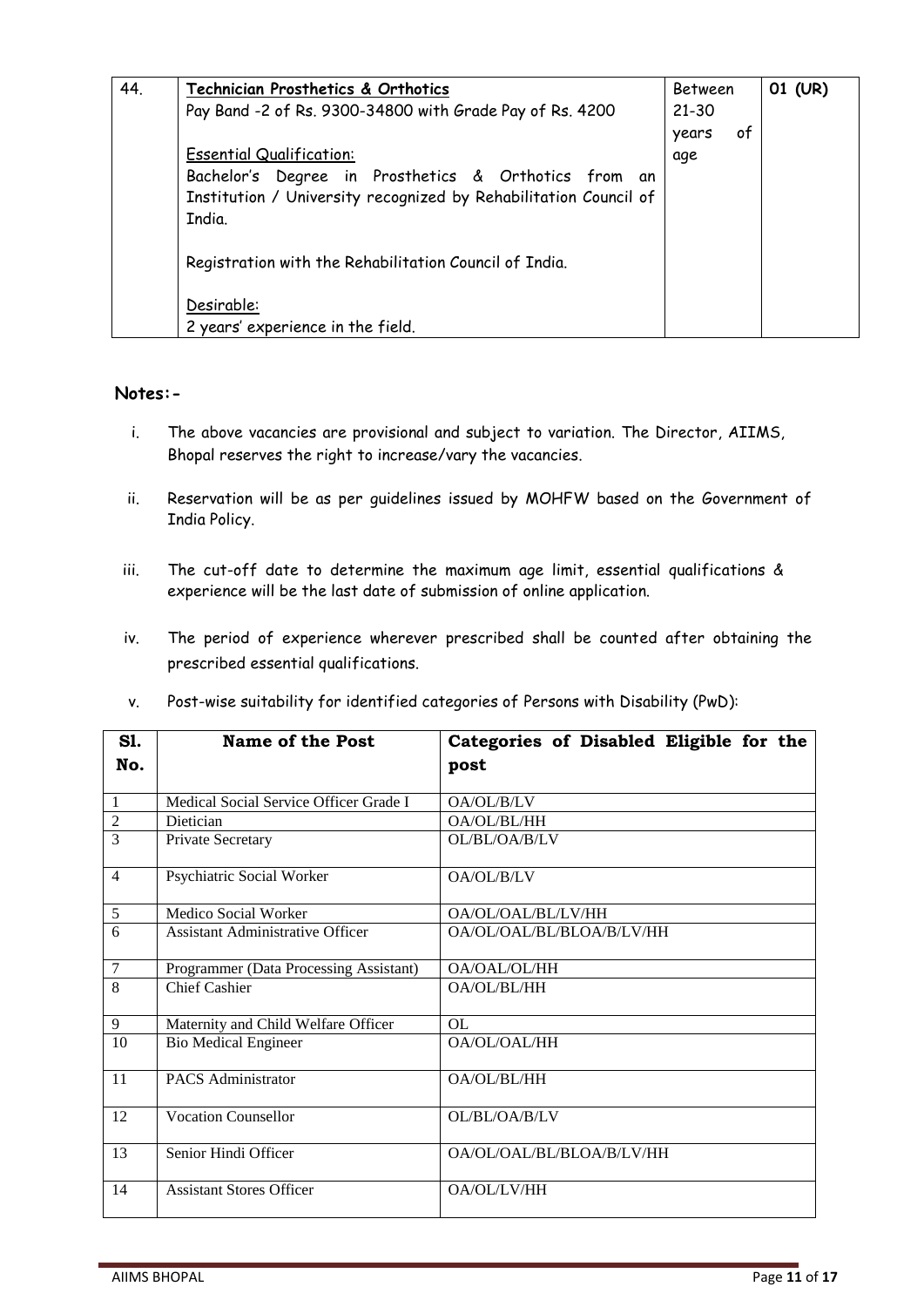| 15               | <b>Assistant Engineer (Civil)</b>                         | OL/OA/HH                    |
|------------------|-----------------------------------------------------------|-----------------------------|
| 16               | <b>Assistant Engineer (Electrical)</b>                    | OL/HH                       |
| 17               | Assistant Engineer (Air Conditioning &<br>Refrigeration)  | OA/LV/HH                    |
| 18               | Manager/ Supervisor/Gas Officer                           | OA/OL/HH                    |
| 19               | Office Assistant (NS)                                     | OA/OL/OAL/BL/HH/B/LV        |
| 20               | <b>Store Keeper</b>                                       | OA/OL/HH                    |
| 21               | Radiographic Technician Grade-I                           | OL/OA                       |
| $\overline{22}$  | <b>Medical Record Officer</b>                             | OL/HH                       |
| 23               | <b>CSSD</b> Technician                                    | OA/OL                       |
| 24               | Junior Engineer (Civil)                                   | OA/OL/HH                    |
| 25               | <b>Personal Assistant</b>                                 | OL/BL/OA/B/LV               |
| 26               | Warden (Hostel Warden)                                    | OA/OL/BL/LV                 |
| 27               | Junior Accounts Officer (Accountant)                      | OA/OL/BL/HH                 |
| 28               | Multi-Rehabilitation Worker<br>(Physiotherapist)          | OL/BL/B/LV/HH               |
| 29               | Technical Officer (Dental)/ Dental<br>Technician          | OA/OL                       |
| 30               | <b>Technical Officer Ophthalmology</b><br>(Refractionist) | OA/OL/BL                    |
| 31               | Librarian Grade-III                                       | OL/MW/LV/HH                 |
| 32               | Junior Engineer (Electrical)                              | OL/HH                       |
| $\overline{33}$  | Junior Engineer (Air Conditioning &<br>Refrigeration)     | OL/HH                       |
| 34               | Junior Hindi Translator                                   | OA/OL/BL/B/LV/HH            |
| 35               | Radiotherapy Technician Grade-II                          | OL/OA                       |
| $\overline{36}$  | Physiotherapist                                           | OL/BL/B/LV/HH               |
| $\overline{37}$  | Occupational Therapist                                    | OL/BL/OA                    |
| 38               | TB & Chest Diseases Health Assistant                      | <b>OL</b>                   |
| 39               | Junior Reception Officer                                  | OA/OL/BL/B/LV               |
| 40               | Speech Pathologist                                        | OA/OL/BL                    |
| 41               | Audiologist                                               | OA/OL/BL                    |
| 42               | <b>Electro Cardiograph Technical Assistant</b>            | OA/OL                       |
| 43               | Health Educator (Social Psychologist)                     | OA/OL/OAL/BL/MW/BA/BLOA/BLA |
| $44\overline{1}$ | Technician Prosthetic & Orthotics                         | $OL/HH$                     |

ABBREVIATIONS USED : MF = Manipulation with Fingers, OA=One Arm, OL=One Leg, BA=Both Arms, BL=Both Leg, OAL=One Arm and One Leg, BLOA=Both Leg & One Arm, BLA=Both Legs & Arms, MW=Muscular Weakness, LV=Low Vision, B=Blind, HH=Hearing Impaired.

### **GENERAL CONDITIONS**

1. All the posts carry usual allowances as admissible to Central Government employees of similar status at AIIMS, Bhopal, and the Pay Band and GP are under process for revision as per the recommendations of the Seventh Pay Commission of Government of India.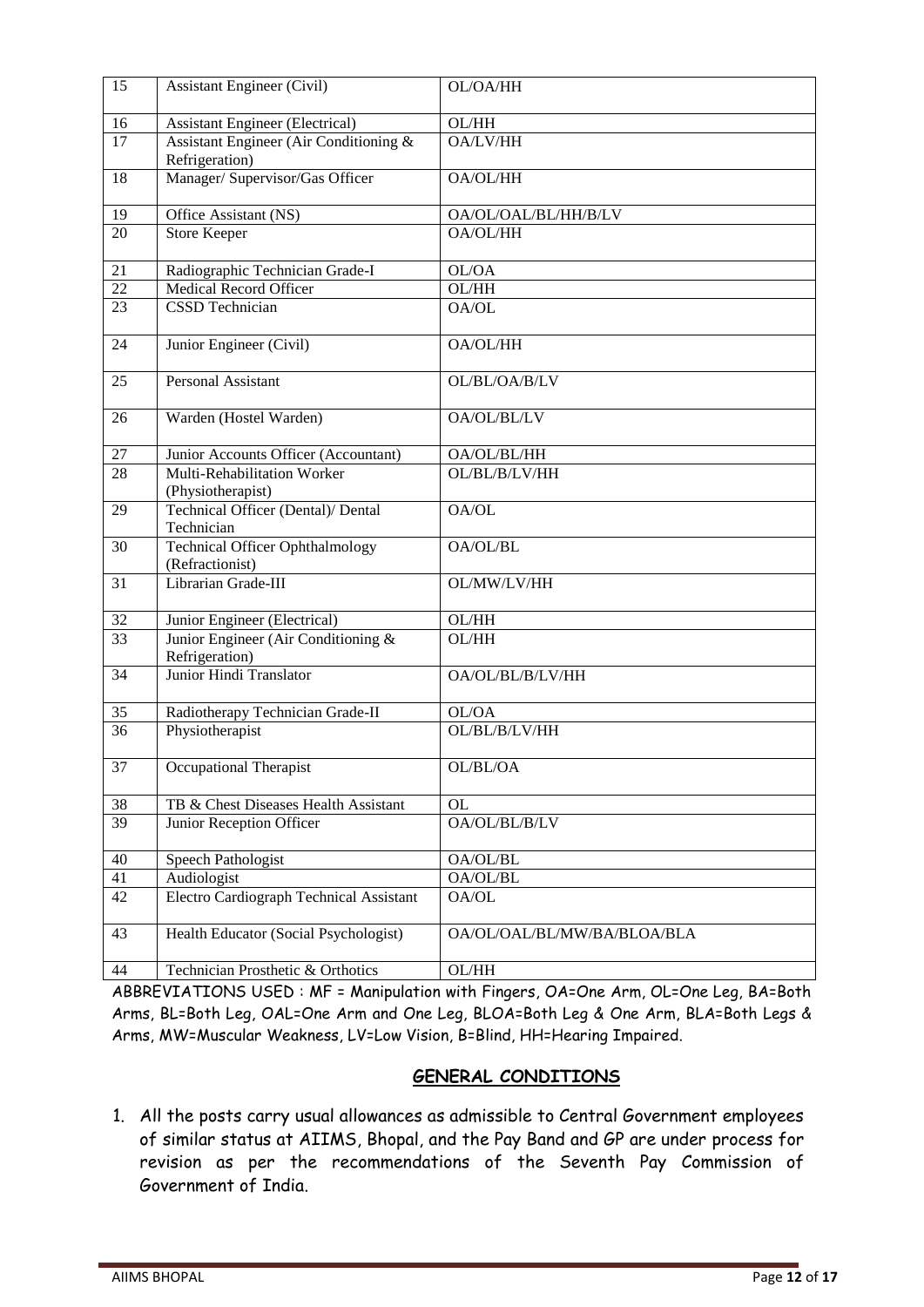2. **Application Process:-** The aspiring applicants satisfying the eligibility criteria in all respect can submit their application through **ON-LINE** mode only. The On-line registration of application is made available on AIIMS, Bhopal official website i.e. http://www.aiimsbhopal.edu.in **The link for submission of online applications in respect of above said posts along with other relevant information will be activated from 04/04/2018 (Wednesday). The last date of online submission of applications will be 03/05/2018 (Thursday-Midnight).**The candidature of such applicants who fails to complete the online application submission by the stipulated date and time, the same will be treated as incomplete application and no correspondence in this regard will be entertained.

It is compulsory that the applicants shall send the duly filled and signed hardcopy of the submitted online application form along with self-attested photocopies of their proof of date of birth, eligibility qualification mark sheets, degrees, experience certificates, caste/PwD certificates and other relevant testimonials by speed post/registered post only on or before **18/05/2018** to the following address:

> **The Senior Administrative officer All India Institute of Medical Sciences (AIIMS) Administrative Block, 1st Floor of Medical College Building Saket Nagar, Bhopal-462020 (M.P.)**

**The envelope containing the application form must be superscribed as 'Application for direct Recruitment Group 'B' post of ...........................'**

However, AIIMS Bhopal shall not be responsible for late receipt of applications due to postal delay.

- 3. **For filling up of Online application, candidates must have the following prerequisites ready :** 
	- *(i) Valid e-mail ID.*
	- *(ii) Scanned Passport size photograph of candidate (in JPG format).*
	- *(iii) Scanned Signature of the candidate (in JPG format).*
	- *(iv) Online payment details of the required Application Fee.*
	- *(v) Any other details, as per the advertisement.*

### *Guidelines for Scanning the Photographs & Signature:*

*Before applying online, a candidate will be required to have a scanned (digital) image of his/her Photograph and Signature as per the specifications given below:*

### *(i) Photograph Image :*

*Photograph must be a recent passport size colour picture.*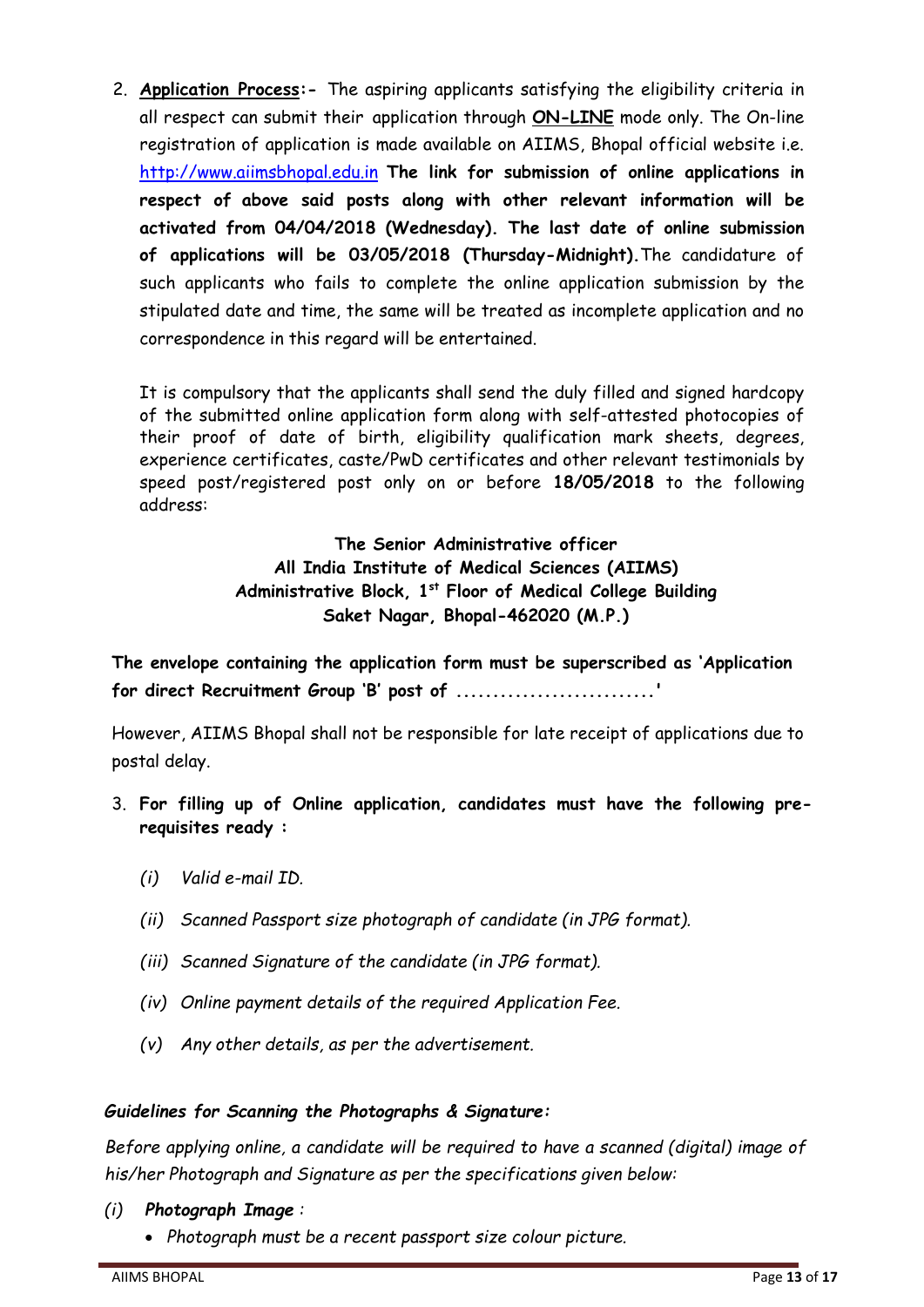- *The picture should be in colour, against a light-coloured preferably white background.*
- *Caps, hats and dark glasses are not acceptable. Religious headwear is allowed but it must not cover your face.*
- *Dimensions 200x230 pixels (preferred).*
- *Size of file should be between 20 KB -100 KB.*
- *Ensure that the size of the scanned image is not more than 100 KB.*

## *(ii) Signature Image :*

- *The applicant has to sign on white paper with Black ink pen.*
- *The signature must be signed only by the applicant and not by any other person.*
- *The signature will be used to put on the Hall Ticket and wherever necessary.*
- *If the Applicant's signature on the answer script, at the time of examination, does not match the signature on the Hall Ticket, the applicant will be disqualified.*
- *Dimensions 140 x 60 pixels (preferred).*
- *Size of file should be between 10 KB -50 KB.*
- *Ensure that the size of the scanned image is not more than 50 KB.*

Candidates are advised to take a print out of finally submitted Application Form for their record and future reference purpose. Thus, the process for Registration of application who have to pay Application Fee gets completed.

- 4. The candidate must ensure that their photo and signature should be clearly visible in preview at the time of filling of application in online mode. If photo/signature image is displayed small or not visible in preview on online application that means photo/signature is not as per the AIIMS, Bhopal prescribed format and in that case, your application will be rejected. So, candidates are advised to be careful while uploading their photo and signature. Both must be visible clearly on their Online Application Form.
- 5. In case a candidate wishes to apply for more than one post, he/she is required to fill in the form separately through On-line mode only and separate application fees will be applicable.
- 6. **Age Relaxation: -** Relaxation in age as shall be applicable, as per Government of India rules.
- 7. All the contractual employees of AIIMS, Bhopal who are engaged by AIIMS, Bhopal will be granted age relaxation to the extent of their period of continuous contractual engagement in AIIMS, Bhopal against equivalent post or up-to maximum period of five years whichever is less. However, this age relaxation will be admissible for one time only.
- 8. Candidates applying under any of the reserved category posts, viz. SC/ST/OBC/PH will be considered subject of Caste /PH Certificate issued by the Appropriate/ Competent Authority on the prescribed format. Community should be clearly and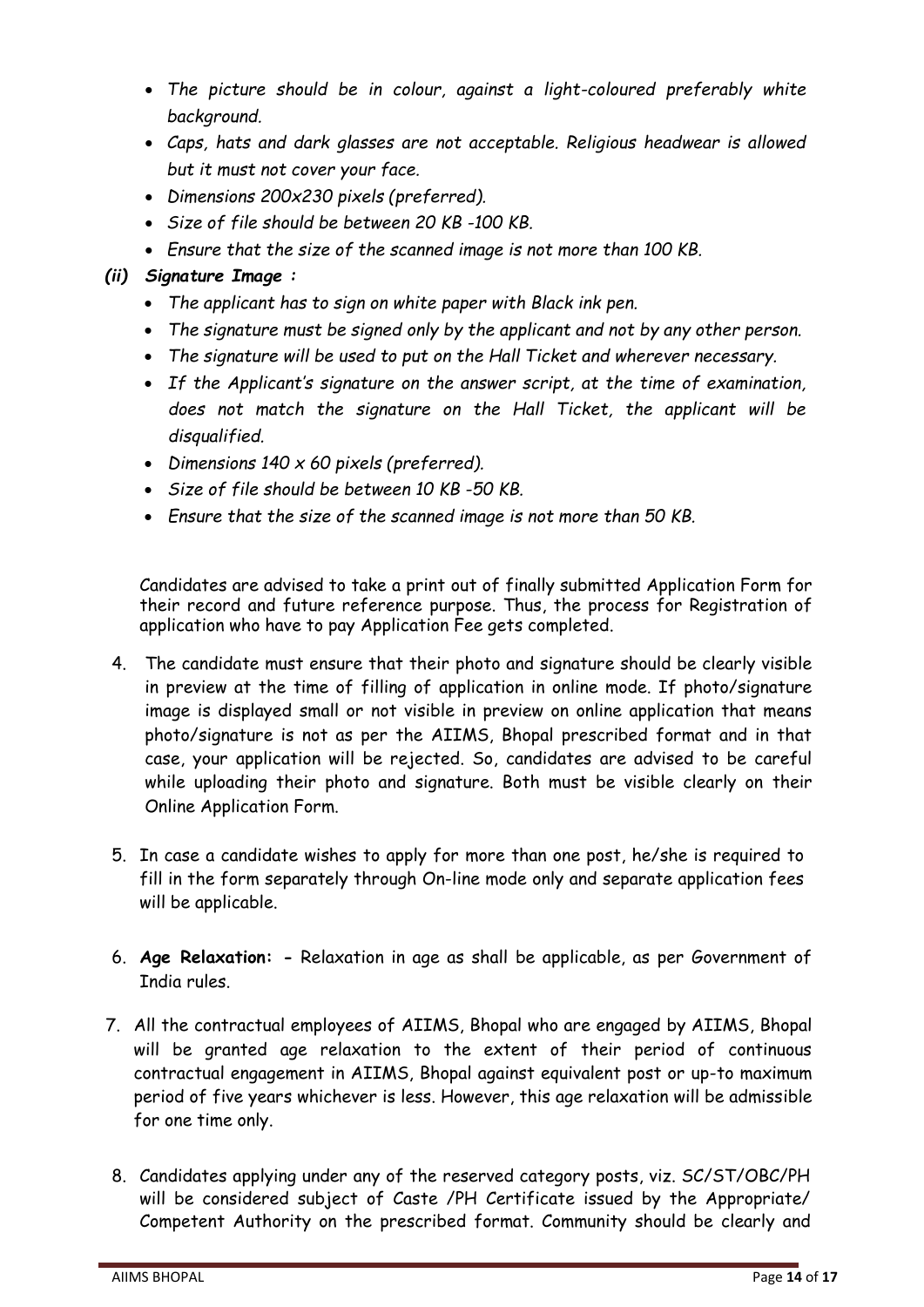legibly mentioned in the certificate. OBC candidate's eligibility will be based on the Caste(s) borne in the Central List of Government of India. OBC candidate(s) should not belong to Creamy Layer and their sub-caste should match with the entries in Central List of OBC, failing which their candidature(s) will not be considered under any of the applied reserved category post(s).

- Candidates applying under any of the reserved category viz. SC/ST/OBC/PwD will be considered subject to submission of eligible certificate on a prescribed format issued by the Competent Authority along with the hard copy of application form. Community should be clearly mentioned in the certificate.
- OBC candidate's eligibility will be based on Castes borne in the Central List of Govt. of India. OBC candidates should not belong to Creamy layer. Their subcaste should match with the entries in Central List of OBC, failing which their candidature will not be considered under any of the applied reserved category and will be treated as UR.
- Physical Disability Certificate should be issued from a duly constituted and authorized Medical Board.
- 9. 4% of the total posts will be horizontally reserved for PwD Candidates as per Reservation Rules. The Reservation of PwD will be applicable for the post for which it is identified for. However, the quantum of reservation will be regulated, as per Govt. of India instructions.
- 10. The definition of different categories of disabilities, for the purpose of age relaxation, will be same as per Govt. of India instructions.
- 11. If a person with disability is entitled to age concession by virtue of being a Central Government employee, concession to him/her will be admissible either as a 'person with disability' or as a 'Central Government employee' whichever may be more beneficial to him/her.
- 12. Only such persons would be eligible for reservation under PwD quota in service/posts who suffer from not less than 40% of physical disability as identified for that post as per Govt. of India instructions. Person who wants to avail the benefit of reservation would have to submit a Disability Certificate issued by a Competent Authority in prescribed format.
- 13. There will be a computer based test (CBT) to select candidates for these posts. The selection process is to be made as per the relevant Recruitment rules and Govt. of India instructions as applicable.
- 14. A Skill test or Proficiency Test may be conducted after CBT in respect of shortlisted candidates who secure a threshold mark in CBT/Written Test
- 15. Based on the declaration made by candidates in their online application they will be provisionally declared eligible to appear CBT, However shortlisted candidates may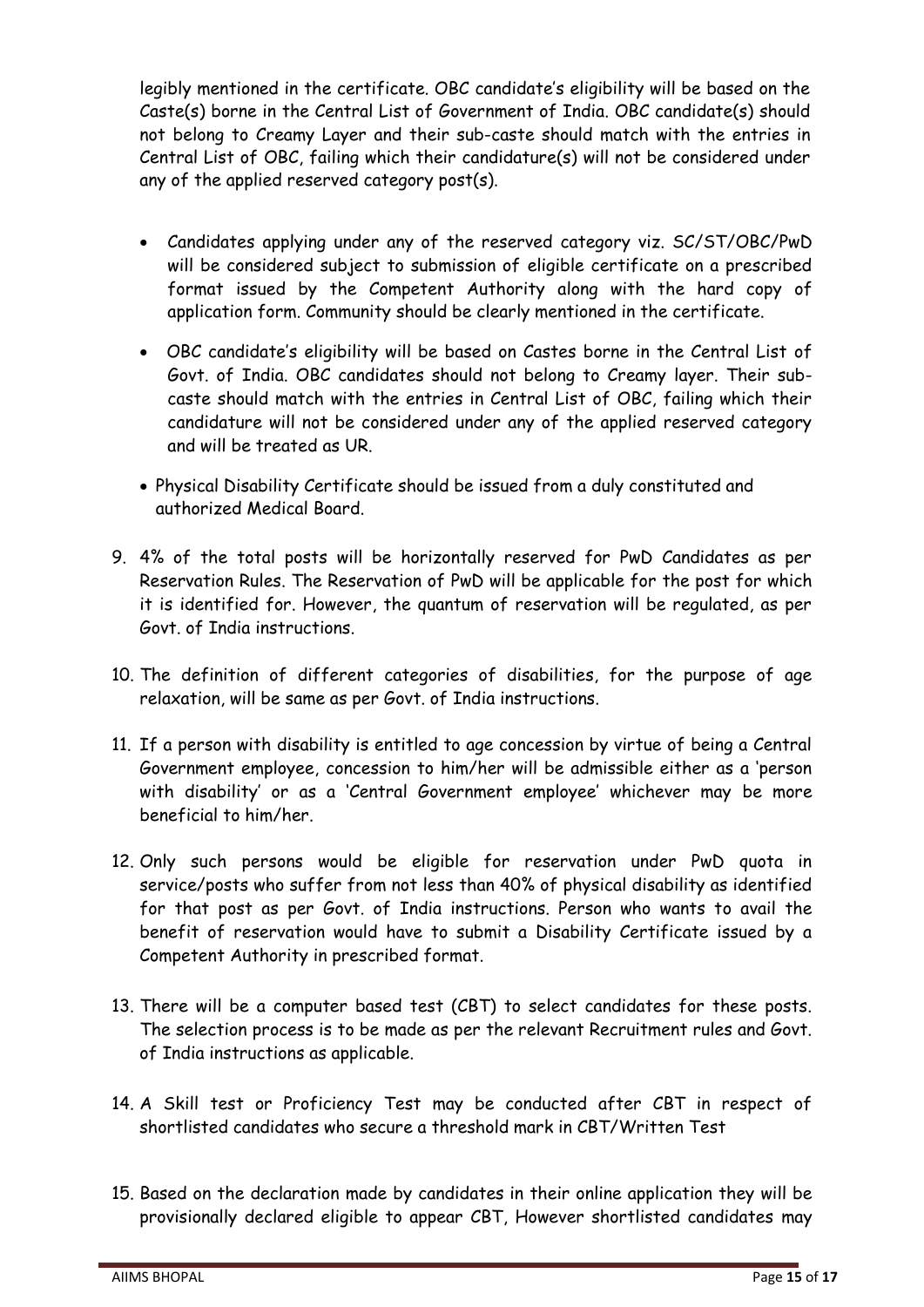be called for document verification based on their performance in CBT/Skill Test, if anyone found not meeting the prescribed qualification/experience and any other eligibility criteria as per the advertisement, his/her candidature will be treated as cancelled without giving them any further notice.

- 16. There will be penalty for wrong answers marked in the CBT. For each correct answer candidate will get 1 mark whereas 1/4 mark will be deducted for incorrect/wrong answer. If a question is left blank, i.e. no answer is marked by the candidate, there will be no penalty for that question.
- 17. Test Centre of Computer Based Test (CBT: The Test Centre for Computer Based Test (CBT) will be preferable in Bhopal or any other place as decided by Director AIIMS Bhopal. However, in case substantial numbers of candidates apply for a post , then the candidates may be allotted a Centre as opted by them out of the Centres viz., **Bhopal, Bhubaneshwar, Chennai, Guwahati, Gwalior Indore, Jabalpur, Jodhpur, Kolkata, Mohali And Pune**. However, the candidates cannot claim as a matter of rights to be allotted a centre of their choice. The AIIMS, Bhopal will have the discretion to allot Exam centre.
- 18. Scheme of examination, date of examination and Syllabus will be notified in due course in the website of AIIMS, Bhopal.
- 19. **APPLICATION FEES:** Rs. 1,000/- (Rupees One Thousand Only).
	- The candidate should pay prescribed application fees through **On-line mode only via payment gateway.** Transaction/ Processing fee, if any, as applicable will be payable to the bank by the candidate.
	- **Application fee once remitted shall not be refunded under any circumstances.**
	- **No fee shall be payable for SC/ST/PWD/Women Candidates.**
- 20. Applications without the prescribed fee or incomplete in any respect would not be considered and summarily be rejected.
- 21. The applicants already in Government service shall have to produce No Objection Certificate from their present employer at the time of submission of hard copy of application. Therefore, while applying for the post, candidates have to take prior permission from their respective employer, in case of Government service.
- 22.The decision of the Competent Authority of AIIMS Bhopal in all matters relating to eligibility, acceptance or rejection of the applications, penalty for false information, mode of selection (CBT/skill test), conduct of examination(s), allotment of examination centres, selection and allotment of posts/organizations to selected candidates will be final and binding on the candidates and no enquiry / correspondence will be entertained in this regard.
- 23. Canvassing of any kind will lead to disqualification of candidature.